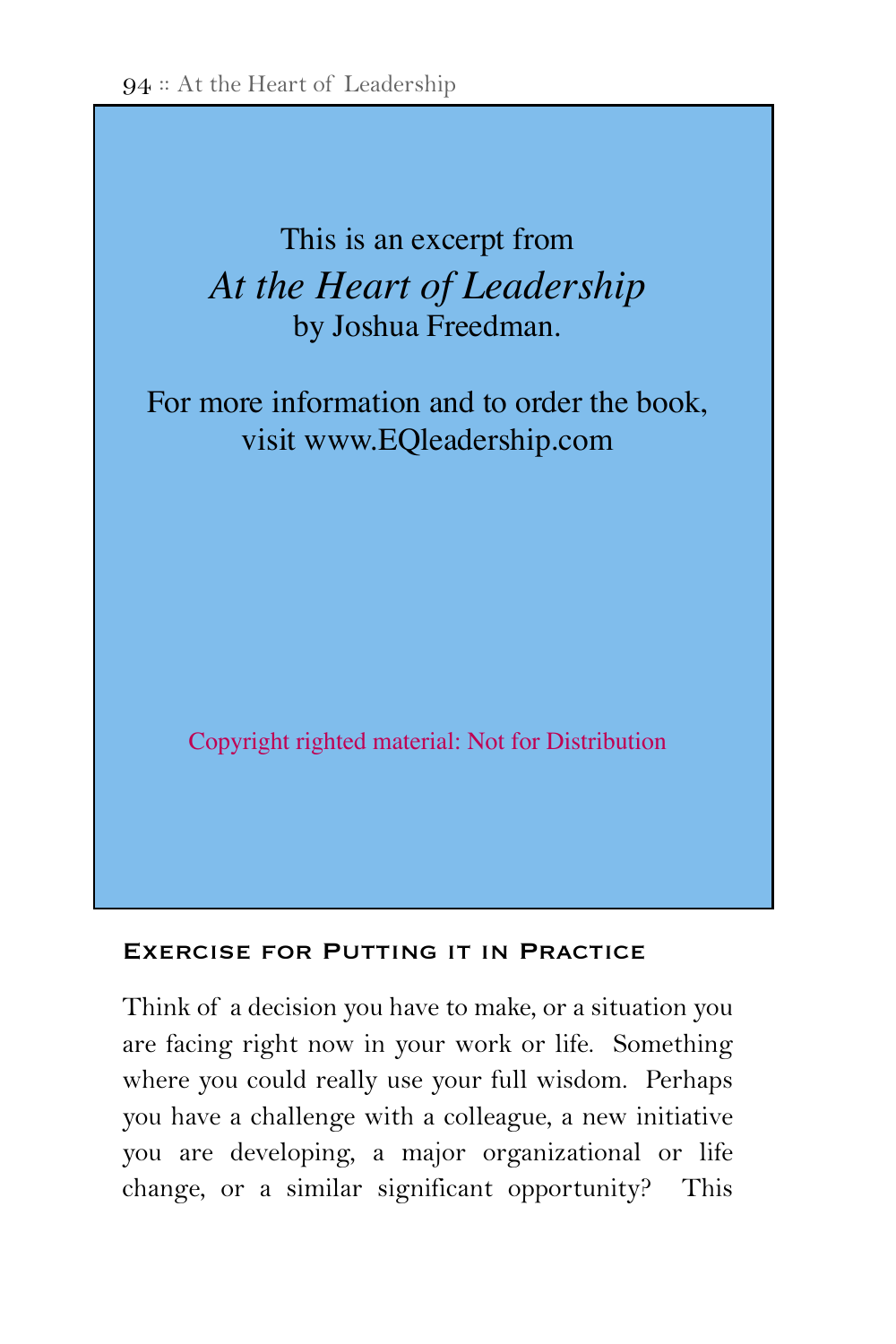exercise works with any decision, so it does not need to be monumental  $-$  in fact, it may be easier to start practicing with an important-but-not-critical situation.

In 30 seconds, note down the situation in a few bullet points.

Now apply the model.

### **1. Know Yourself: What are you feeling?**

You always have more than one feeling, but it can be hard to identify. It may help you to focus on the situation, then notice your own body's reaction – where are you tense? How does your stomach feel, etc. Now write down some feelings. To help you, on the next page there is a list of basic emotions and some of the less and more extreme feelings that go with the emotion.

What are your feelings about the situation? (It is helpful to identify 2-3; sometimes feelings are paradoxical).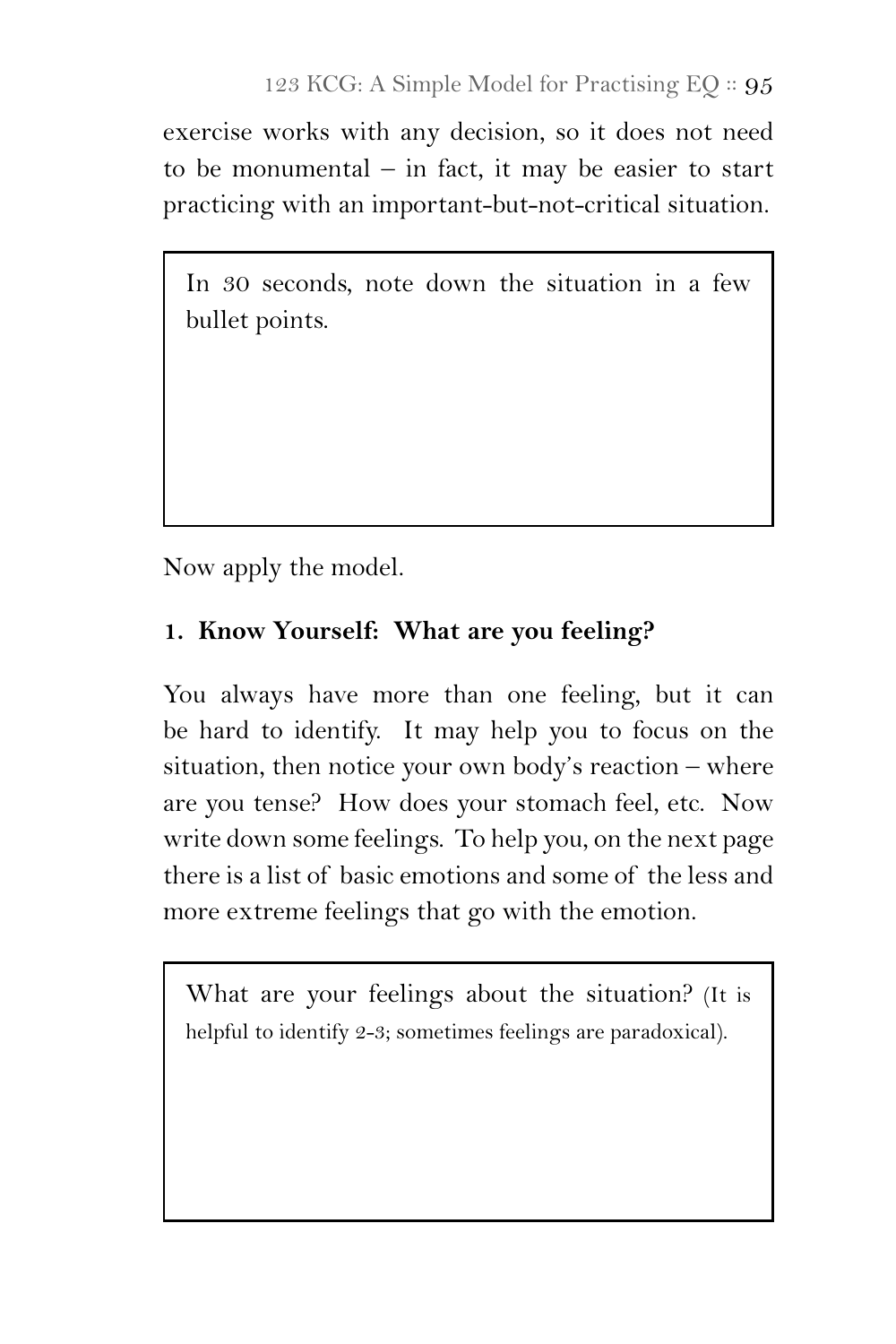### Figure 4.4: Naming Emotions

|                               | EACH EMOTION HAS A WIDE RANGE OF |  |  |  |  |  |  |
|-------------------------------|----------------------------------|--|--|--|--|--|--|
| <b>VARIATION / INTENSITY:</b> |                                  |  |  |  |  |  |  |

| Emotion      | Low Intensity | High Intensity |
|--------------|---------------|----------------|
| Anger        | annoyance     | rage           |
| Anticipation | interest      | vigilance      |
| Joy          | serenity      | ecstasy        |
| Trust        | acceptance    | adoration      |
| Fear         | concern       | terror         |
| Surprise     | distraction   | amazement      |
| Sadness      | pensiveness   | grief          |
| Disgust      | boredom       | loathing       |

*There are many different theories about emotions and lists of the "basic" emotions. This model comes from a researcher named Robert Plutchik who focused on the physiological aspects of emotion (how they work in the body). More detail on his model and emotions is in chapter five.*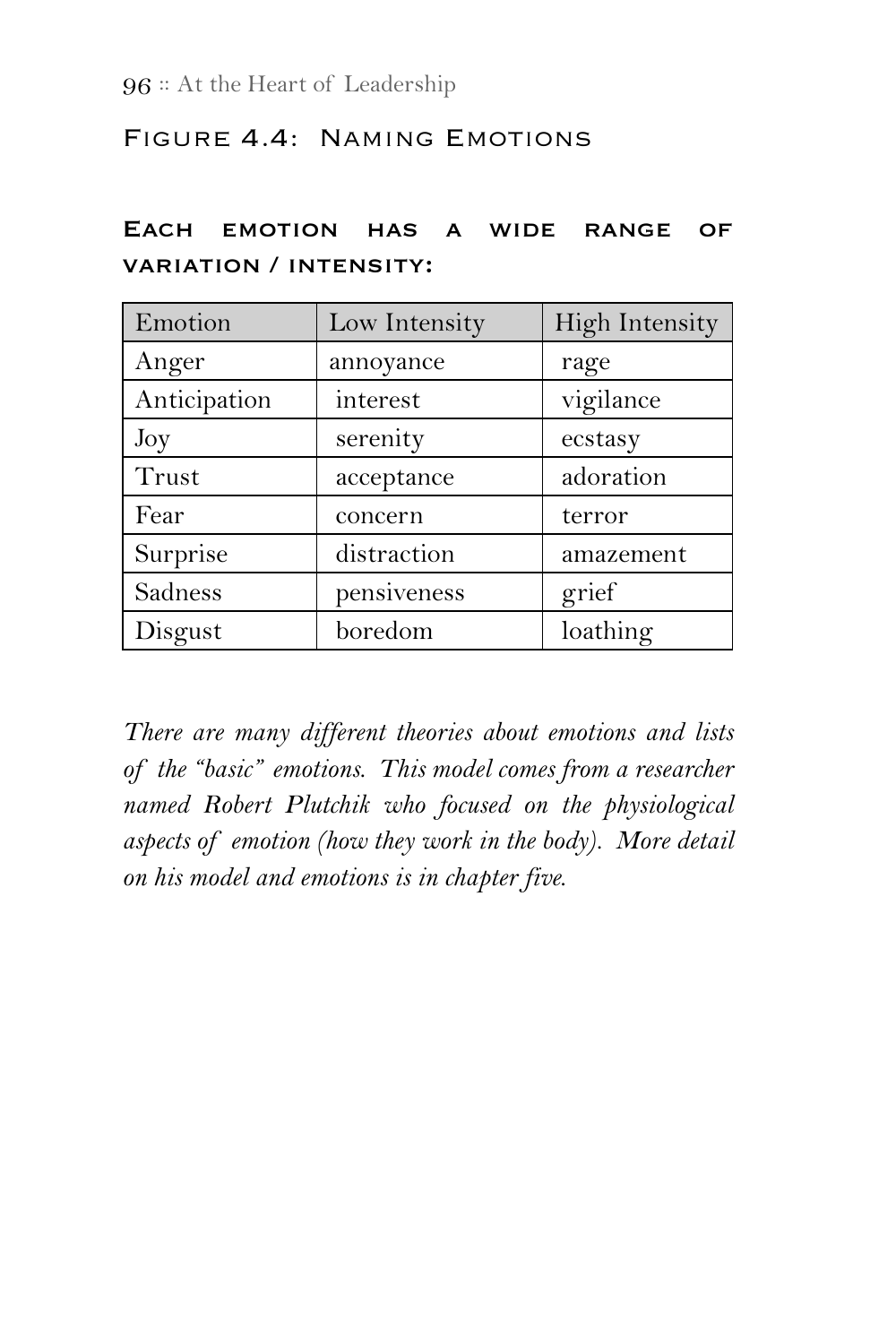### **2. Choose Yourself: What are your options?**

It can be very difficult to find options when you are in reaction (for example, when you are fighting or distressed). Using your skills at Consequential Thinking, Navigating Emotions, Intrinsic Motivation, and Optimism, you can identify three or more choices of what you could think, feel, and do. Consider what you want to achieve in the short term, decide what results you'd like to get right now.

If you find it challenging to identify multiple options, try changing your mood by watching a funny television show, talking to a good friend, or having a walk. Often we get stuck in "this is the only way" when we're stressed, frustrated, afraid, hurt, etc. Breaking the cycle of escalation (see chapter six) lets you step out of reaction and innovate.

Get out of reaction and then identify three or more options: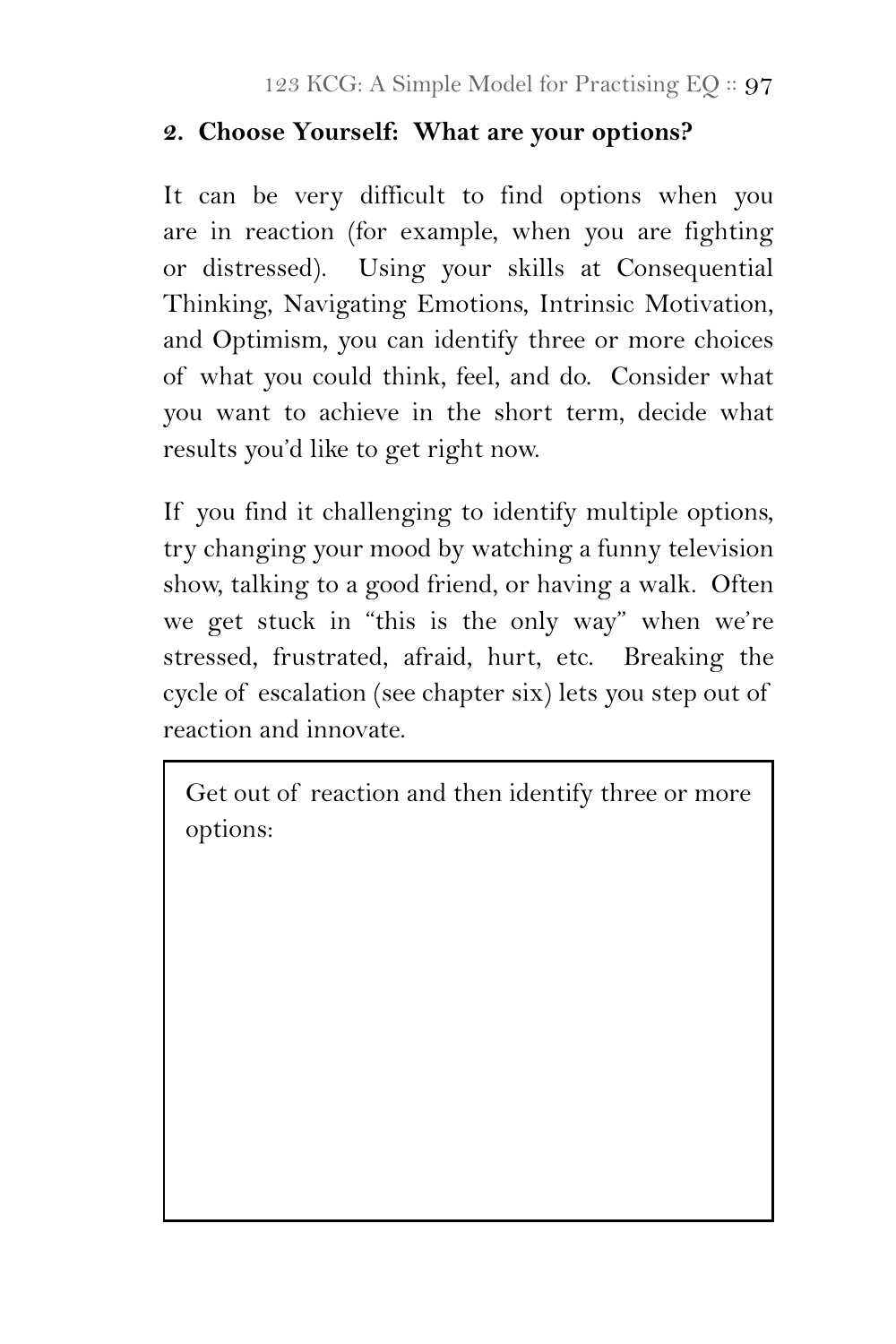## **3. Give Yourself: What is the empathic and principled choice?**

Empathy is an emotional response to others' emotions. What are the other people involved thinking and feeling? If you let yourself be open and a little vulnerable, what do you feel in response? Empathy is basically nonanalytical, it's an openness to another's experience and perspective. Being empathic does not mean your choice should make everything feel nice for others, it just means that you are experiencing the feelings and are taking those into account. The reason empathy is part of "Give Yourself" is that it is only when you really put yourself in a kind of Servant Leader mode – when you give of yourself – that you can open yourself to another's feelings. In so doing, you gain tremendous insight and influence – but if you do it for selfish reasons, you don't get the benefit. If you accept that person is doing the best they can, and set your intention to support her or him, and you truly give yourself to the person, you will gain deep understanding.

Now, reflect on your own abiding sense of purpose. Why are you in this world? What is your legacy? We will explore this more in chapter seven, and you will see why this is the hallmark of an exceptional leader. Which of your options sustains your Noble Goal and supports the other people in the situation to be and do their best as well?